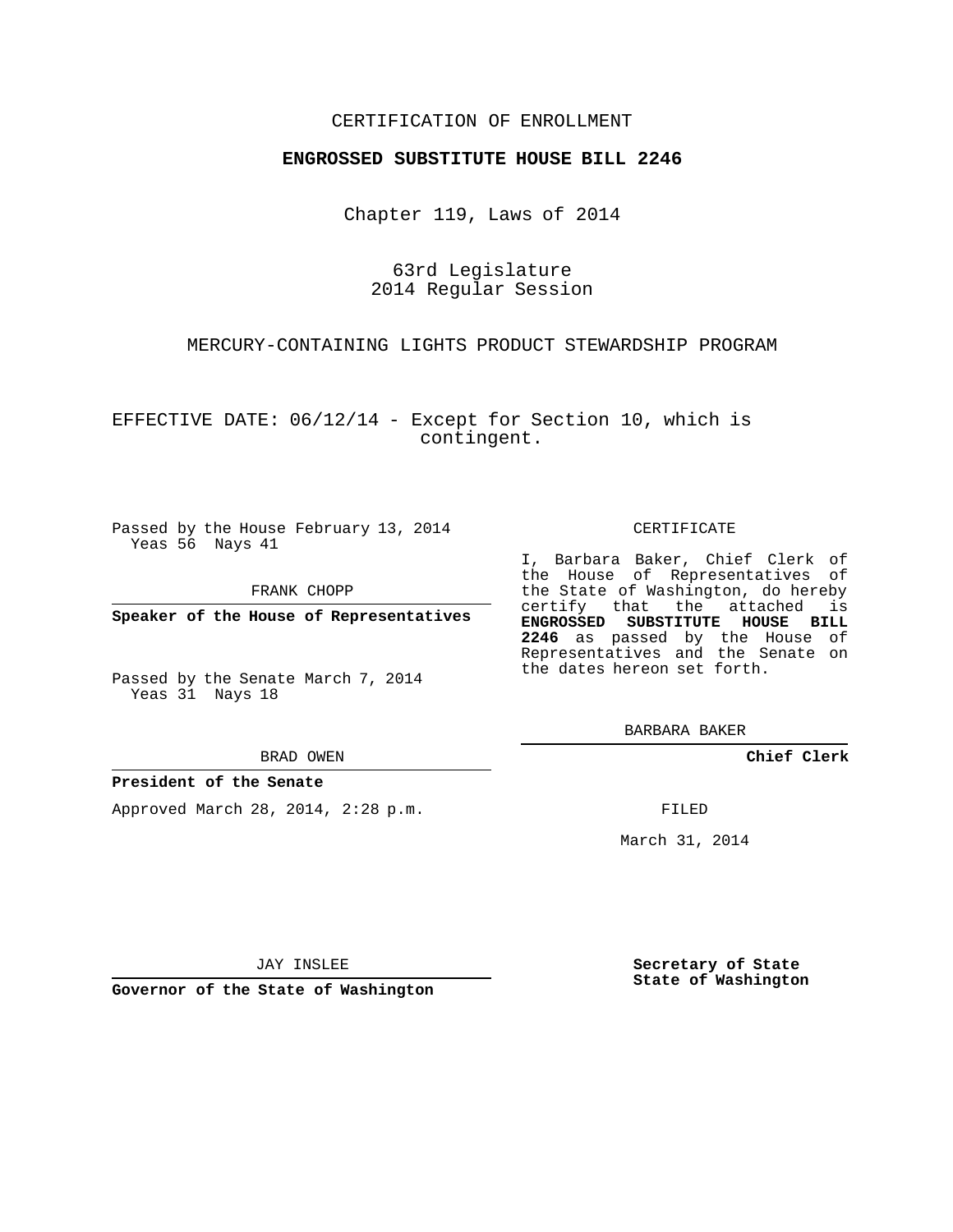## **ENGROSSED SUBSTITUTE HOUSE BILL 2246** \_\_\_\_\_\_\_\_\_\_\_\_\_\_\_\_\_\_\_\_\_\_\_\_\_\_\_\_\_\_\_\_\_\_\_\_\_\_\_\_\_\_\_\_\_

\_\_\_\_\_\_\_\_\_\_\_\_\_\_\_\_\_\_\_\_\_\_\_\_\_\_\_\_\_\_\_\_\_\_\_\_\_\_\_\_\_\_\_\_\_

Passed Legislature - 2014 Regular Session

### **State of Washington 63rd Legislature 2014 Regular Session**

**By** House Environment (originally sponsored by Representatives S. Hunt, Fitzgibbon, Hudgins, Morris, Ryu, Roberts, Bergquist, Goodman, and Pollet)

READ FIRST TIME 02/04/14.

 AN ACT Relating to financing for stewardship of mercury-containing lights; amending RCW 70.275.030, 70.275.040, and 70.275.050; reenacting and amending RCW 70.275.020; adding a new section to chapter 70.275 RCW; adding new sections to chapter 43.131 RCW; adding a new section to chapter 70.95M RCW; creating a new section; recodifying RCW 70.275.080; repealing RCW 70.275.120; providing an effective date; and providing a contingent effective date.

BE IT ENACTED BY THE LEGISLATURE OF THE STATE OF WASHINGTON:

 NEW SECTION. **Sec. 1.** The legislature finds that additional flexibility is needed for mercury-containing light manufacturers to comply with the requirements of chapter 70.275 RCW in order to provide a sustainable funding mechanism and provide effective state protections to producer-operated product stewardship programs under chapter 70.275 RCW.

 **Sec. 2.** RCW 70.275.020 and 2010 c 130 s 2 are each reenacted and amended to read as follows:

 The definitions in this section apply throughout this chapter unless the context clearly requires otherwise.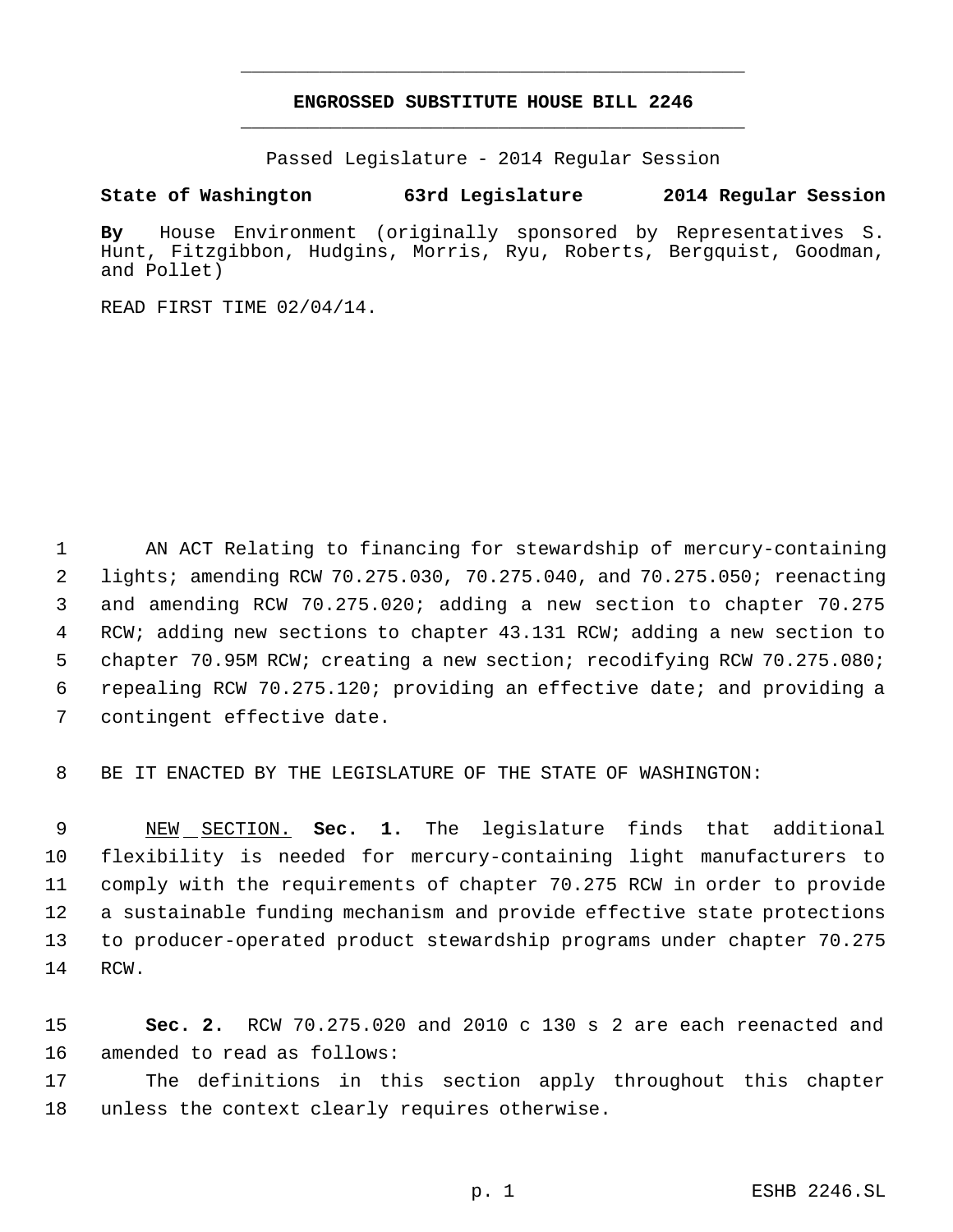(1) "Brand" means a name, symbol, word, or mark that identifies a product, rather than its components, and attributes the product to the owner of the brand as the producer.

 (2) "Collection" or "collect" means, except for persons involved in mail-back programs:

 (a) The activity of accumulating any amount of mercury-containing lights at a location other than the location where the lights are used by covered entities, and includes curbside collection activities, household hazardous waste facilities, and other registered drop-off locations; and

 (b) The activity of transporting mercury-containing lights in the state, where the transporter is not a generator of unwanted mercury-containing lights, to a location for purposes of accumulation.

(3) "Covered entities" means:

15 (a) A ((single-family-or-a-multifamily-household-generator-and 16 persons-that-deliver-no-more-than-fifteen)) household generator or 17 other person who purchases mercury-containing lights at retail and 18 delivers no more than ten mercury-containing lights to registered 19 collectors for a product stewardship program ((during-a-ninety-day 20 period)) on any given day; and

21 (b) A ((single-family-or-a-multifamily-household-generator-and 22 persons - that - utilize)) household generator or other person who purchases mercury-containing lights at retail and utilizes a registered residential curbside collection program or a mail-back program for 25 collection of mercury-containing lights and  $((that)$ ) discards no more 26 than fifteen mercury-containing lights into those programs ((during a 27 ninety-day period)) on any given day.

(4) "Department" means the department of ecology.

 (5) "Final disposition" means the point beyond which no further processing takes place and materials from mercury-containing lights have been transformed for direct use as a feedstock in producing new products, or disposed of or managed in permitted facilities.

 (6) "Hazardous substances" or "hazardous materials" means those substances or materials identified by rules adopted under chapter 70.105 RCW.

 (7) "Mail-back program" means the use of a prepaid postage container with mercury vapor barrier packaging that is used for the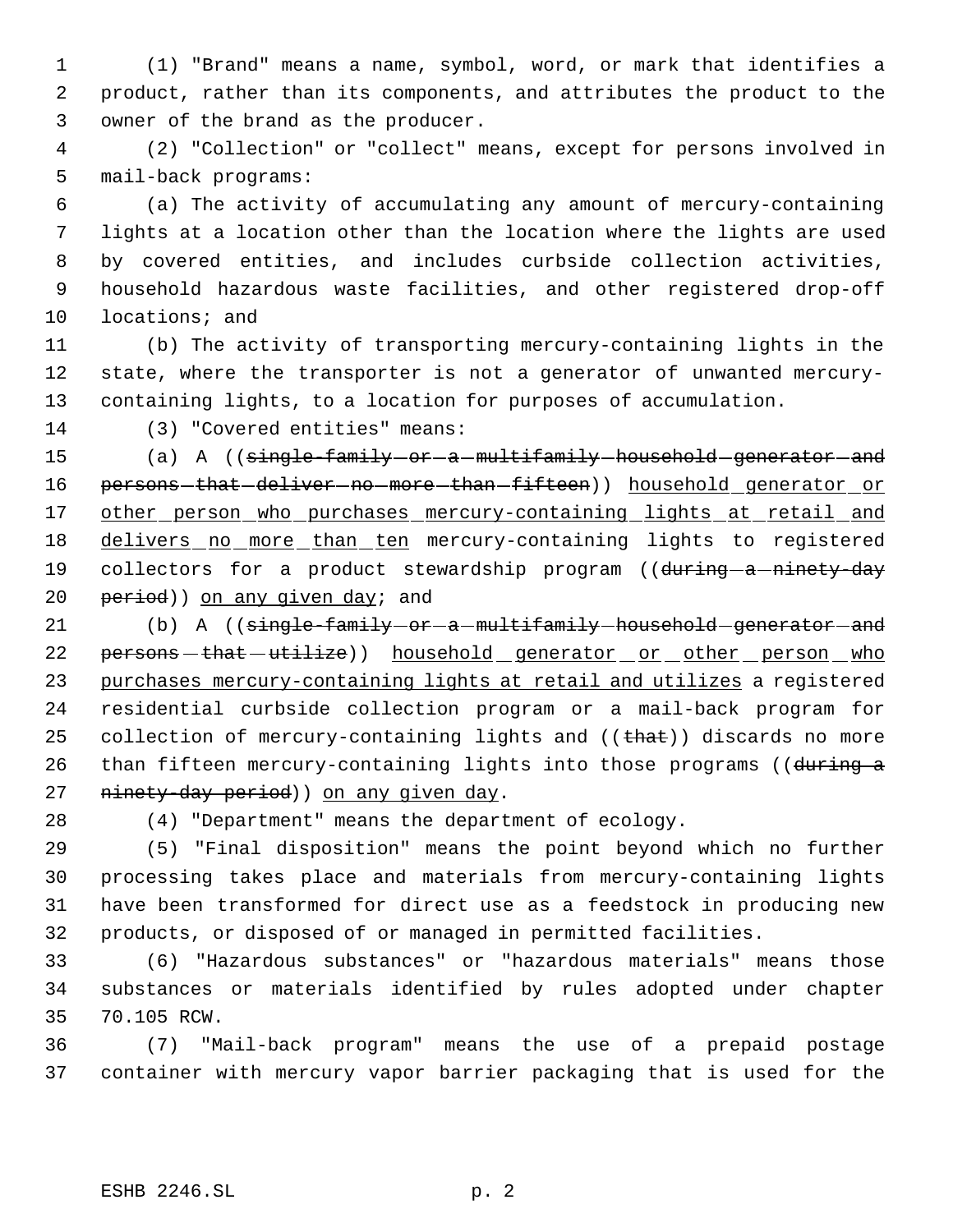collection and recycling of mercury-containing lights from covered entities as part of a product stewardship program and is transported by the United States postal service or a common carrier.

 (8) "Mercury-containing lights" means lamps, bulbs, tubes, or other devices that contain mercury and provide functional illumination in homes, businesses, and outdoor stationary fixtures.

 (9) "Mercury vapor barrier packaging" means sealable containers that are specifically designed for the storage, handling, and transport of mercury-containing lights in order to prevent the escape of mercury into the environment by volatilization or any other means, and that meet the requirements for transporting by the United States postal service or a common carrier.

 (10) "Orphan product" means a mercury-containing light that lacks a producer's brand, or for which the producer is no longer in business and has no successor in interest, or that bears a brand for which the department cannot identify an owner.

 (11) "Person" means a sole proprietorship, partnership, corporation, nonprofit corporation or organization, limited liability company, firm, association, cooperative, or other legal entity located within or outside Washington state.

 (12) "Processing" means recovering materials from unwanted products for use as feedstock in new products. Processing must occur at permitted facilities.

(13) "Producer" means a person that:

 (a) Has or had legal ownership of the brand, brand name, or cobrand of a mercury-containing light sold in or into Washington state, 27 ((except for persons whose primary business is retail sales)) unless 28 the brand owner is a retailer whose mercury-containing light was 29 supplied by another producer participating in a stewardship program under this chapter;

 (b) Imports or has imported mercury-containing lights branded by a producer that meets the requirements of (a) of this subsection and where that producer has no physical presence in the United States;

 (c) If (a) and (b) of this subsection do not apply, makes or made 35 (( $an$  unbranded)) a mercury-containing light that is sold or has been sold in or into Washington state; or

(d)(i) Sells or sold at wholesale or retail a mercury-containing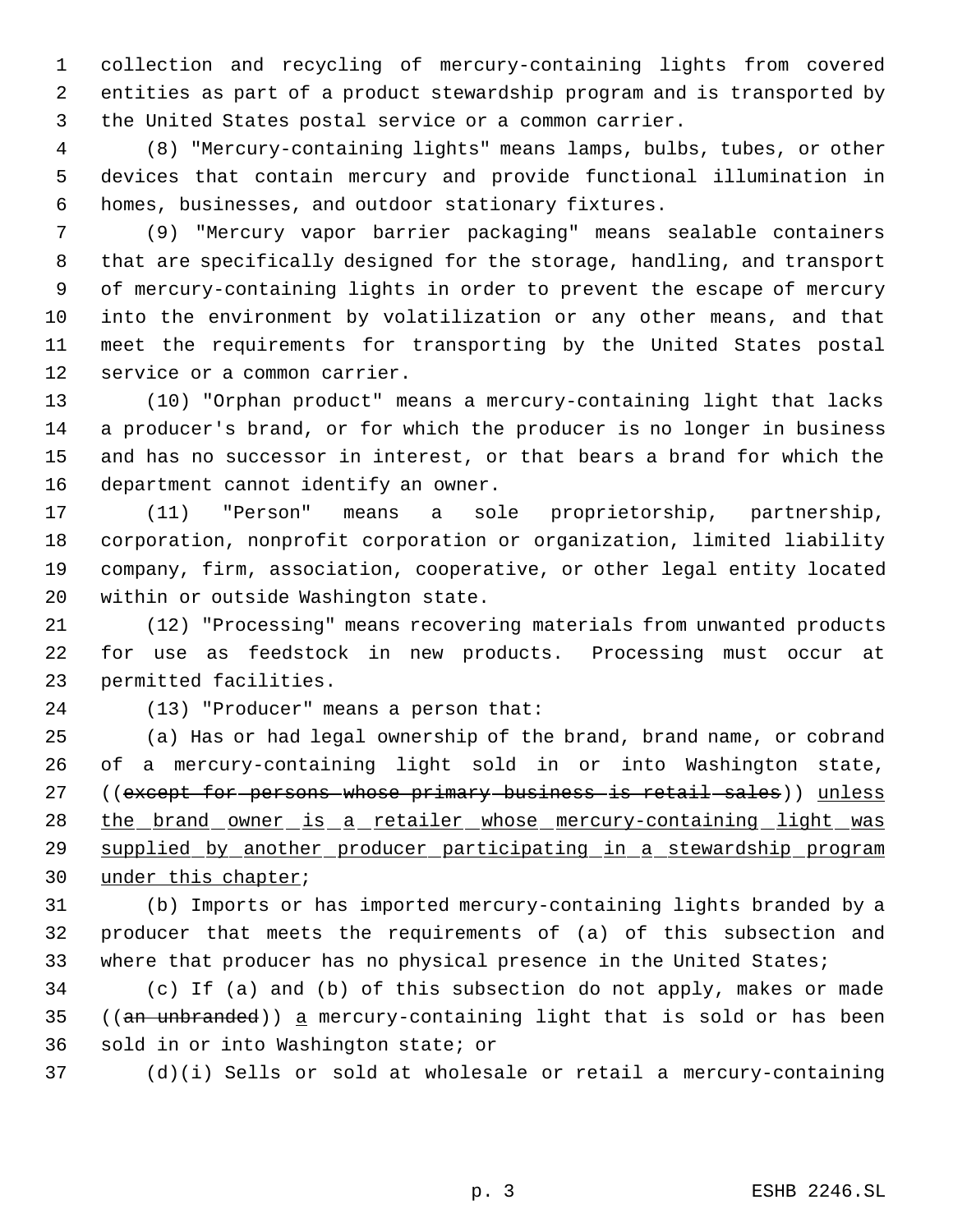light; (ii) does not have legal ownership of the brand; and (iii) elects to fulfill the responsibilities of the producer for that product.

 (14) "Product stewardship" means a requirement for a producer of mercury-containing lights to manage and reduce adverse safety, health, and environmental impacts of the product throughout its life cycle, including financing and providing for the collection, transporting, reusing, recycling, processing, and final disposition of their products.

 (15) "Product stewardship plan" or "plan" means a detailed plan describing the manner in which a product stewardship program will be implemented.

 (16) "Product stewardship program" or "program" means the methods, systems, and services financed in the manner provided for under RCW 15 70.275.050 and provided by producers of mercury-containing lights generated by covered entities that addresses product stewardship and 17 includes ((collecting, -transporting, -reusing)) arranging for the 18 collection, transportation, recycling, processing, and final 19 disposition of unwanted mercury-containing lights, including ((a fair 20 share of) orphan products.

 (17) "Recovery" means the collection and transportation of unwanted mercury-containing lights under this chapter.

 (18)(a) "Recycling" means transforming or remanufacturing unwanted products into usable or marketable materials for use other than landfill disposal or incineration.

 (b) "Recycling" does not include energy recovery or energy generation by means of combusting unwanted products with or without other waste.

 (19) "Reporting period" means the period commencing January 1st and ending December 31st in the same calendar year.

 (20) "Residuals" means nonrecyclable materials left over from processing an unwanted product.

 (21) "Retailer" means a person who offers mercury-containing lights for sale at retail through any means including, but not limited to, remote offerings such as sales outlets, catalogs, or the internet, but does not include a sale that is a wholesale transaction with a distributor or a retailer.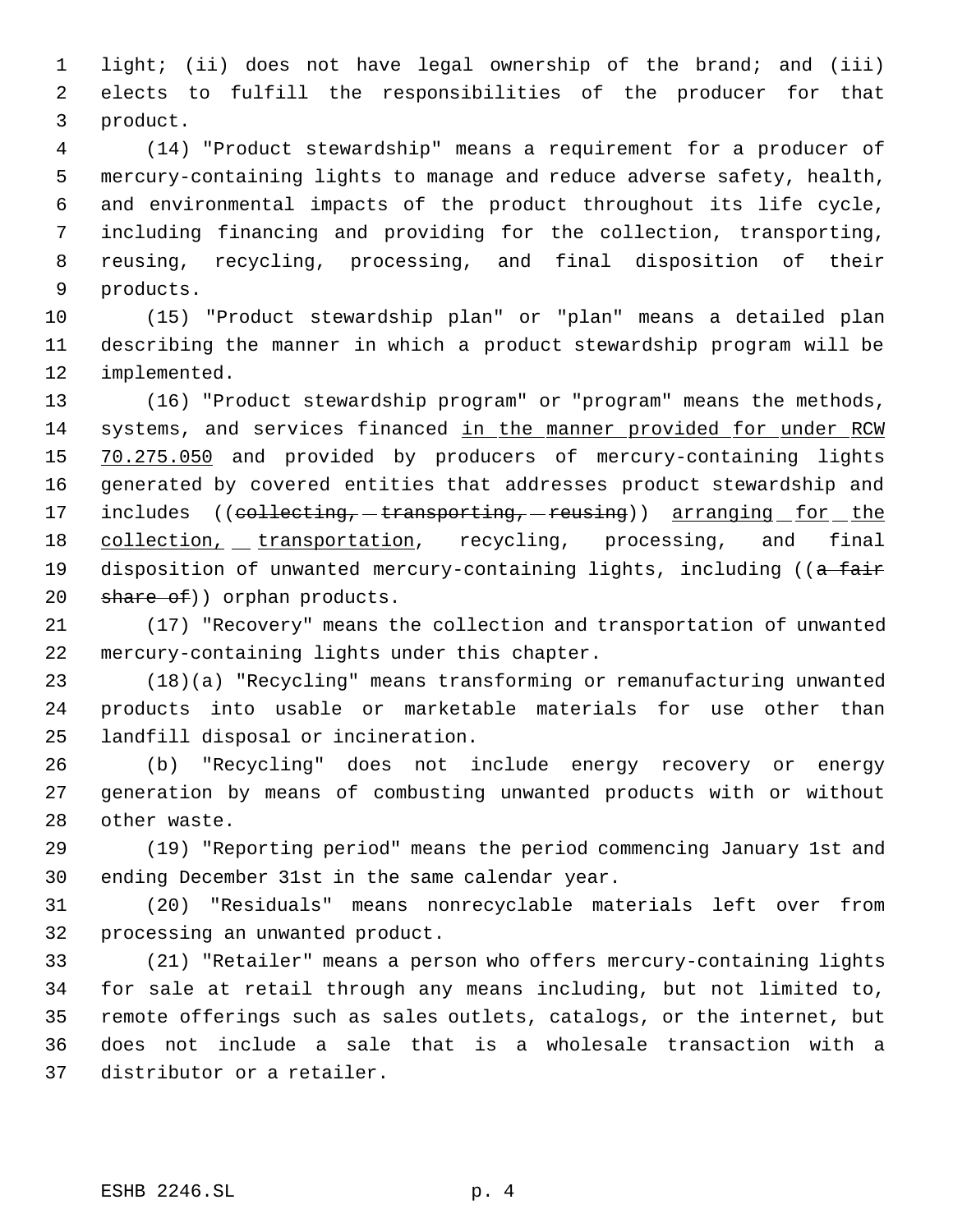(22)(a) "Reuse" means a change in ownership of a mercury-containing light or its components, parts, packaging, or shipping materials for use in the same manner and purpose for which it was originally purchased, or for use again, as in shipping materials, by the generator of the shipping materials.

 (b) "Reuse" does not include dismantling of products for the purpose of recycling.

 (23) "Stakeholder" means a person who may have an interest in or be affected by a product stewardship program.

 (24) "Stewardship organization" means an organization designated by a producer or group of producers to act as an agent on behalf of each producer to operate a product stewardship program.

 (25) "Unwanted product" means a mercury-containing light no longer wanted by its owner or that has been abandoned, discarded, or is intended to be discarded by its owner.

 (26) "Environmental handling charge" or "charge" means the charge 17 approved by the department to be applied to each mercury-containing 18 light to be sold at retail in or into Washington state. The 19 environmental handling charge must cover all administrative and 20 operational costs associated with the product stewardship program, 21 including the fee for the department's administration and enforcement.

 **Sec. 3.** RCW 70.275.030 and 2010 c 130 s 3 are each amended to read as follows:

 (1) Every producer of mercury-containing lights sold in or into 25 Washington state for ((residential - use - must - fully - finance - and 26 participate  $-$  in  $-$  a  $-$  product  $-$  stewardship  $-$  program  $-$  for  $-$  that  $-$  product, including the department's costs for administering and enforcing this chapter.

29  $(2)$  Every producer must:

 $(a)$  Participate in a product stewardship program approved by the 31 department  $-$  and  $-$  operated  $-$  by  $-$  a  $-$  product  $-$  stewardship  $-$  organization 32 contracted  $-$  by  $-$  the  $-$  department. All  $-$  producers  $-$  must  $-$  finance  $-$  and 33 participate  $-\text{in} - \text{the} - \text{plan} - \text{operated} - \text{by} - \text{the} - \text{product} - \text{stewardship}$  organization, unless the producer obtains department approval for an independent plan as described in (b) of this subsection; or (b) Finance and operate, either individually or jointly with other

37 producers, a product stewardship program approved by the department.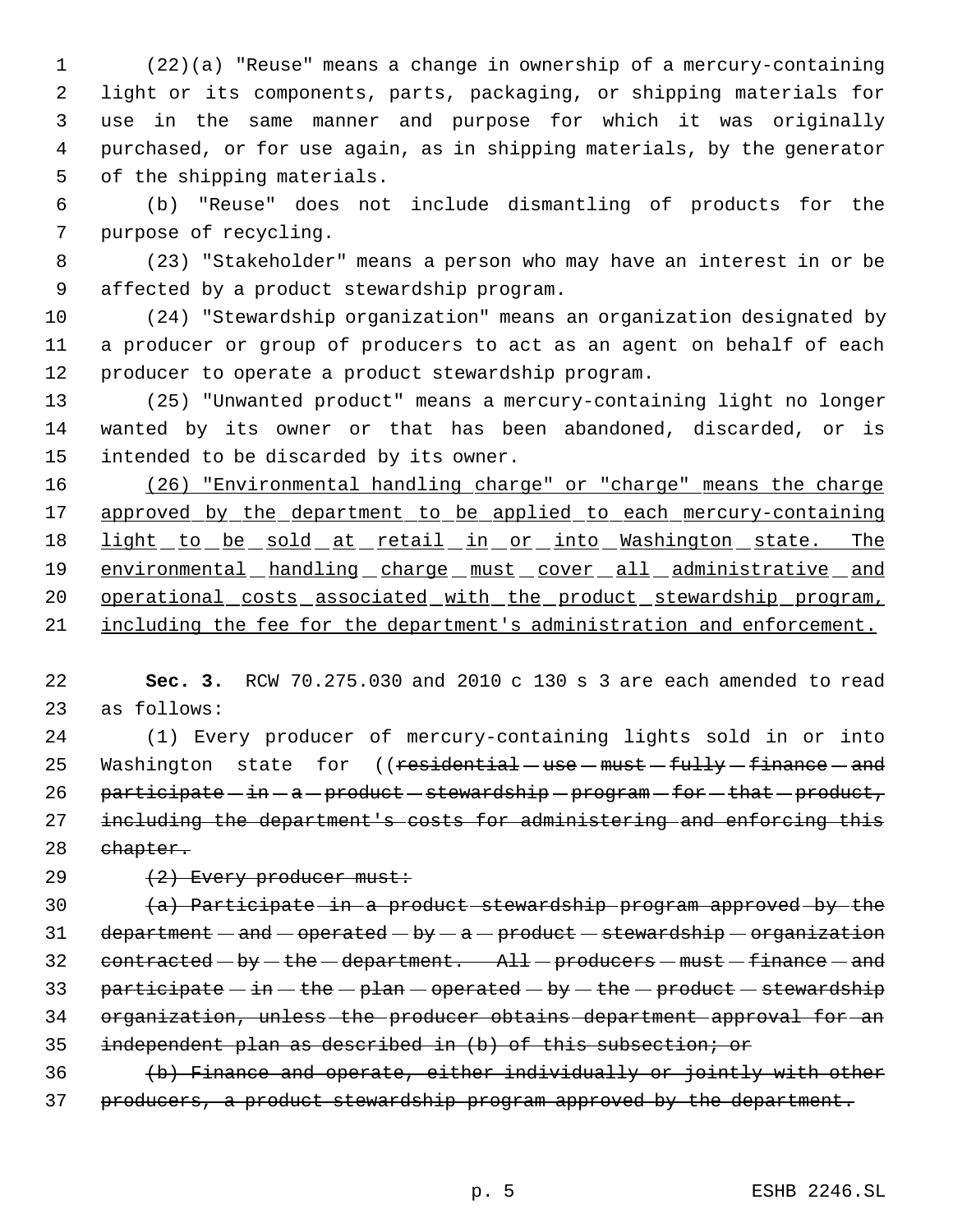$1$   $\left\{\frac{3}{7}\right\} - A -$  producer,  $-$  group  $-$  of  $-$  producers,  $-$  or  $-$  product  $-$  stewardship 2 organization - funded - by - producers - must - pay - all - administrative - and 3 operational costs associated with their program or programs, except for 4 the collection costs associated with curbside and mail-back collection 5 programs. For curbside and mail-back programs, a producer, group of 6 producers, or product stewardship organization shall finance)) retail 7 sale in Washington state must participate in a product stewardship 8 program for those products, operated by a stewardship organization and 9 financed in the manner provided by RCW 70.275.050. Every such producer 10 must inform the department of the producer's participation in a product 11 stewardship program by including the producer's name in a plan 12 submitted to the department by a stewardship organization as required 13 by RCW 70.275.040. Producers must satisfy these participation 14 obligations individually or may do so jointly with other producers.

15 (2) A stewardship organization operating a product stewardship 16 program must pay all administrative and operational costs associated 17 with its program with revenues received from the environmental handling 18 charge described in RCW 70.275.050. The stewardship organization's 19 administrative and operational costs are not required to include a 20 collection location's cost of receiving, accumulating and storing, and 21 packaging mercury-containing lights. However, a stewardship 22 organization may offer incentives or payments to collectors. The 23 stewardship organization's administrative and operational costs do not 24 include the collection costs associated with curbside and mail-back 25 collection programs. The stewardship organization must arrange for 26 collection service at locations described in subsection (4) of this 27 section, which may include household hazardous waste facilities, 28 charities, retailers, government recycling sites, or other suitable 29 private locations. No such entity is required to provide collection 30 services at their location. For curbside and mail-back programs, a 31 stewardship organization must pay the costs of transporting mercury-32 containing lights from accumulation points and for processing mercury-33 containing lights collected by curbside and mail-back programs. For 34 collection locations, including household hazardous waste facilities, 35 charities, retailers, government recycling sites, or other suitable 36 private locations, a ((producer, group of producers, or product)) 37 stewardship organization ((shall-finance)) must pay the costs of 38 ((collection,)) packaging and shipping materials as required under RCW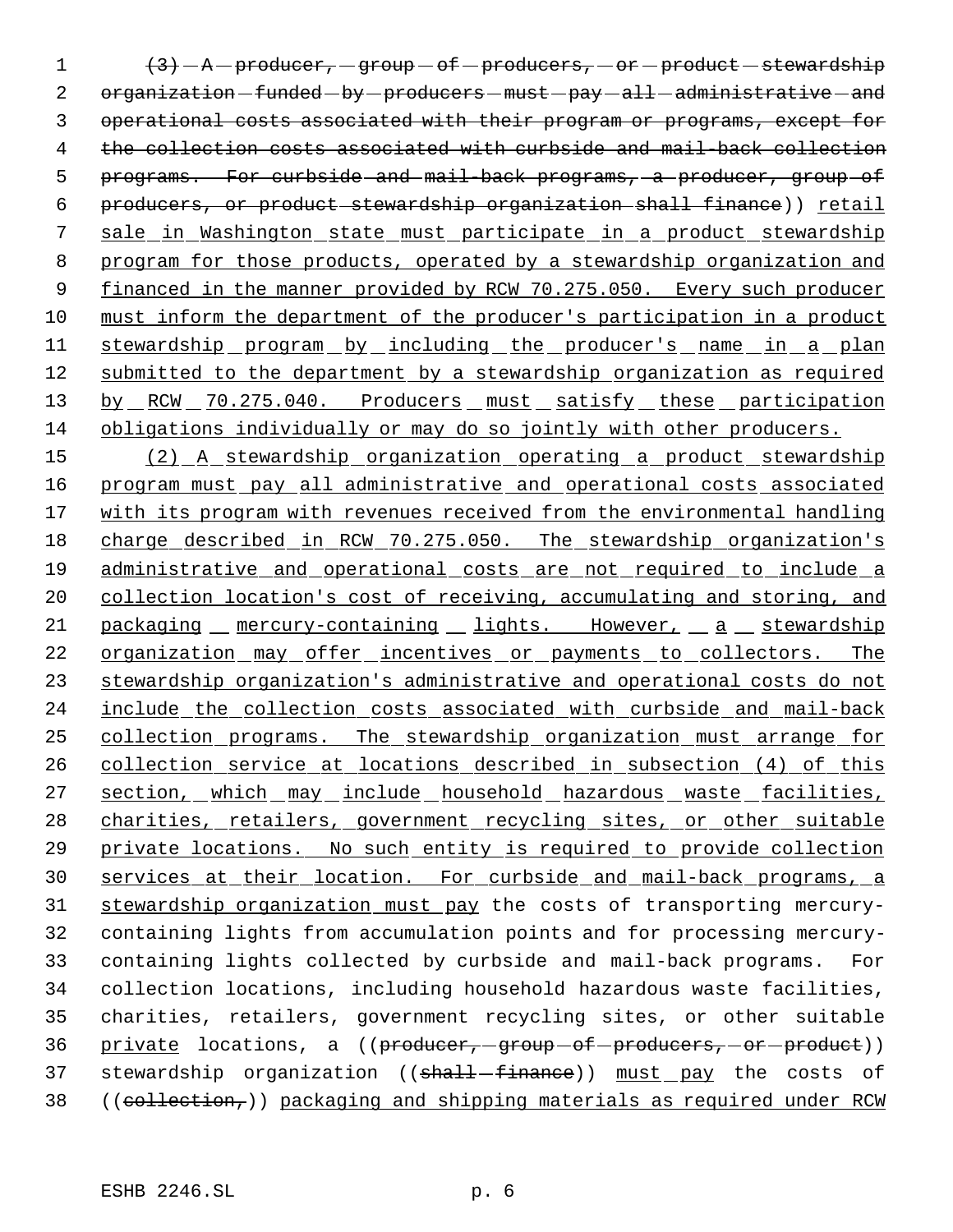1 70.275.070 or must compensate collectors for the costs of those 2 materials, and must pay the costs of transportation( $(\tau)$ ) and processing 3 of mercury-containing lights collected ((at)) from the collection 4 locations.

 $((+4))$   $(3)$  Product stewardship programs shall collect unwanted mercury-containing lights delivered from covered entities for 7 ((reuse<sub>r</sub>)) recycling, processing, or final disposition, and not charge a fee when lights are dropped off or delivered into the program.

 $((+5))$   $(4)$  Product stewardship programs shall provide, at a minimum, no cost services in all cities in the state with populations greater than ten thousand and all counties of the state on an ongoing, year-round basis.

13 (((6)) (5) Product stewardship programs shall promote the safe 14 handling and recycling of mercury-containing lights to the public, 15 including producing and offering point-of-sale educational materials to 16 retailers of mercury-containing lights and point-of-return educational 17 materials to collection locations.

18 (6) All product stewardship programs operated under approved plans 19 must recover their fair share of unwanted covered products as 20 determined by the department.

21 (7) The department or its designee may inspect, audit, or review 22 audits of processing and disposal facilities used to fulfill the 23 requirements of a product stewardship program.

24 (8) No product stewardship program required under this chapter may 25 use federal or state prison labor for processing unwanted products.

26 (9) Product stewardship programs for mercury-containing lights must 27 be fully implemented by January 1, ((2013)) 2015.

28 **Sec. 4.** RCW 70.275.040 and 2010 c 130 s 4 are each amended to read 29 as follows:

30 (1) ((A producer, group of producers, or product stewardship 31 program - submitting - a - proposed - product - stewardship - plan - under - RCW  $32$   $70.275.030(2)(b)$  must submit that plan by January 1st of the year prior 33 to-the-planned-implementation.)) On June 1st of the year prior to 34 implementation, each producer must ensure that a stewardship 35 organization submits a proposed product stewardship plan on the 36 producer's behalf to the department for approval. Plans approved by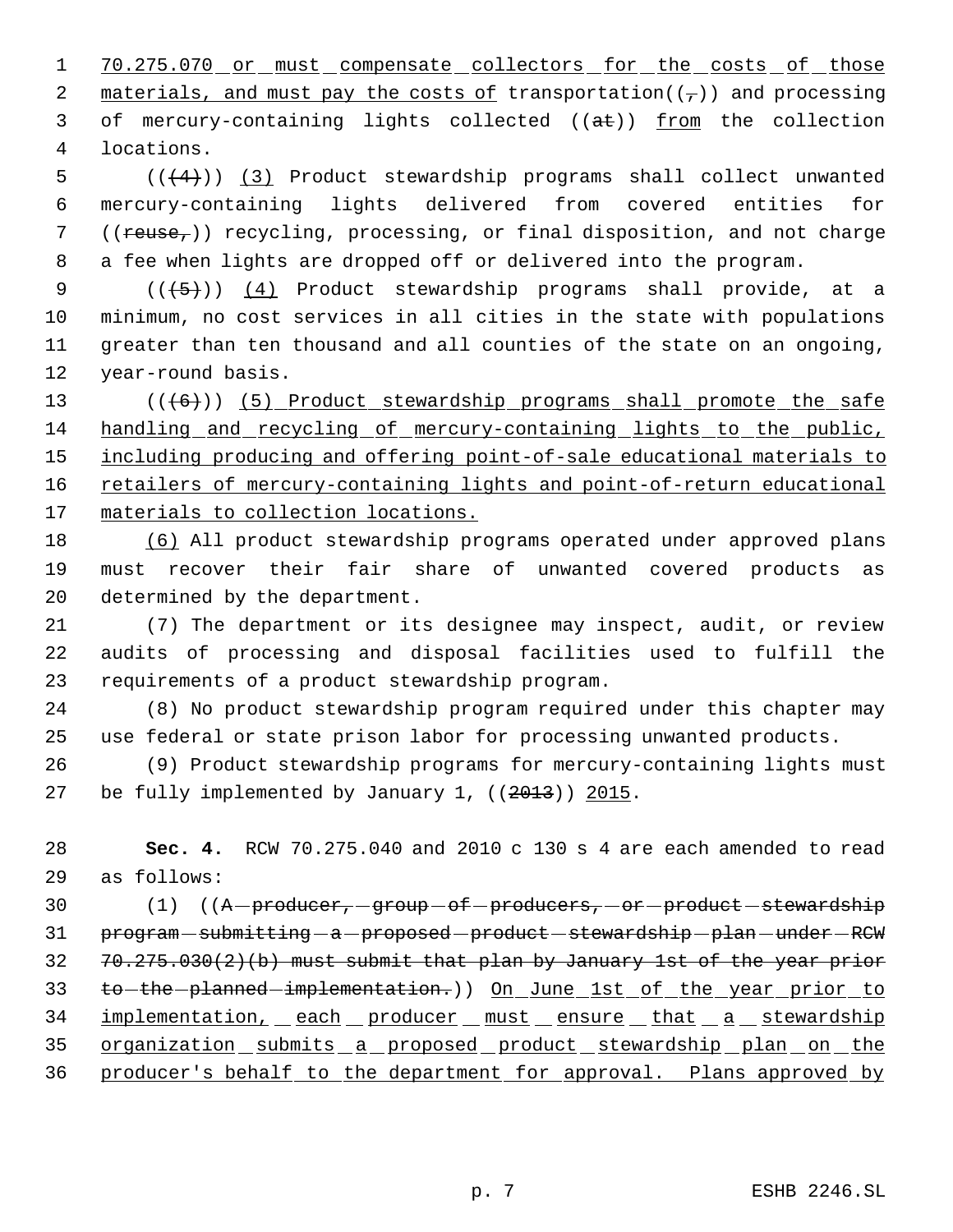the department must be implemented by January 1st of the following

calendar year.

 (2) The department shall establish rules for plan content. Plans must include but are not limited to:

 (a) All necessary information to inform the department about the plan operator and participating producers and their brands;

 (b) The management and organization of the product stewardship program that will oversee the collection, transportation, and processing services;

 (c) The identity of collection, transportation, and processing service providers, including a description of the consideration given to existing residential curbside collection infrastructure and mail-13 back systems as an appropriate collection mechanism;

 (d) How the product stewardship program will seek to use businesses within the state, including transportation services, retailers, collection sites and services, existing curbside collection services, existing mail-back services, and processing facilities;

 (e) A description of how the public will be informed about the 19 ((recycling - program)) product stewardship program, including how consumers will be provided with information describing collection 21 opportunities for unwanted mercury-containing lights from covered 22 entities and safe handling of mercury-containing lights, waste 23 prevention, and recycling. The description must also include 24 information to make consumers aware that an environmental handling charge has been added to the purchase price of mercury-containing lights sold at retail to fund the mercury-containing light stewardship 27 programs in the state. The environmental handling charge may not be 28 described as a department recycling fee or charge at the point of retail sale;

 (f) A description of the financing system required under RCW 70.275.050;

 (g) How mercury and other hazardous substances will be handled for collection through final disposition;

(h) A public review and comment process; and

 (i) Any other information deemed necessary by the department to ensure an effective mercury light product stewardship program that is in compliance with all applicable laws and rules.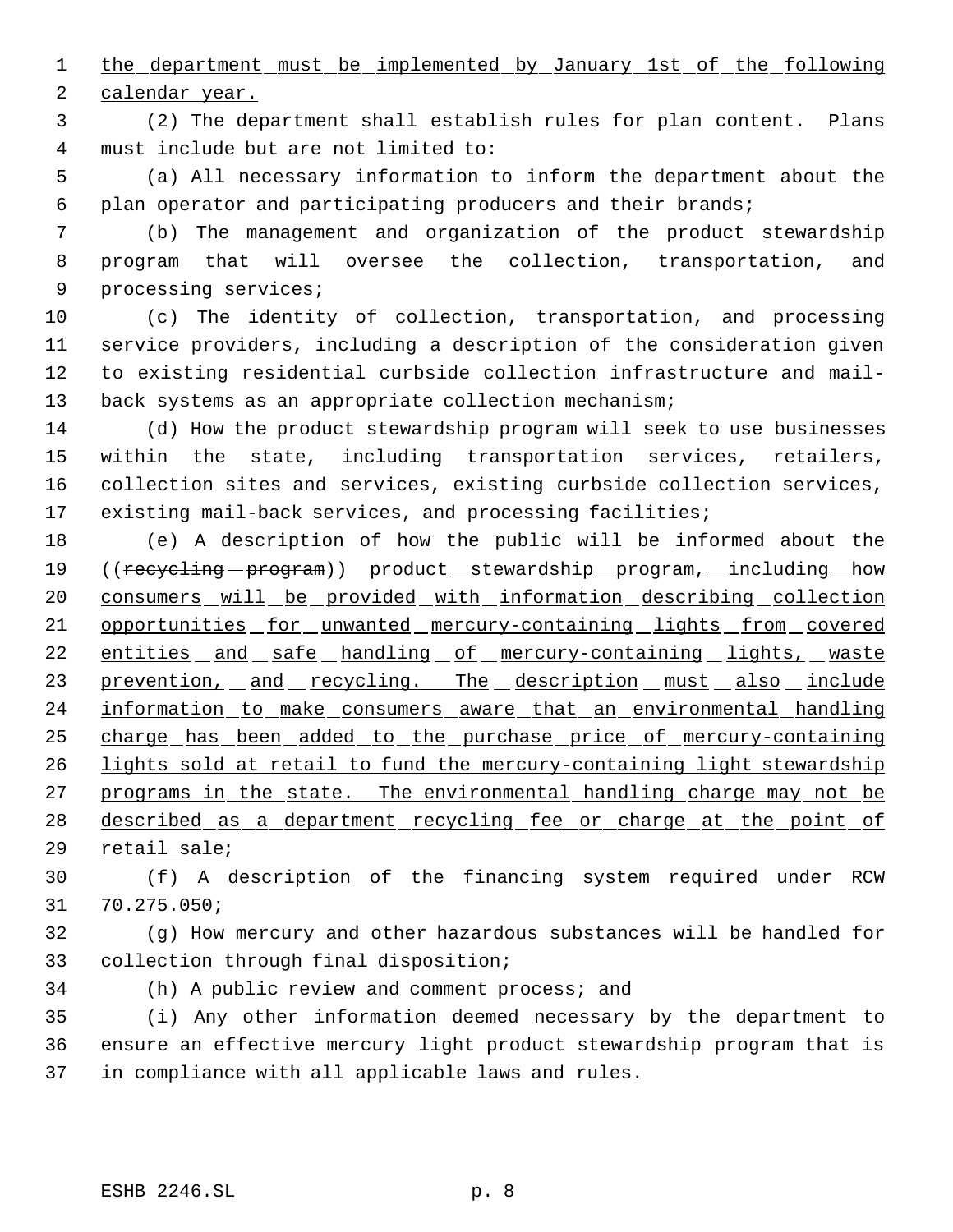1 (3) All plans submitted to the department must be made available 2 for public review on the department's web site and at the department's 3 headquarters.

 (4) At least two years from the start of the product stewardship 5 program and once every four years thereafter, ((a producer, group of 6 producers, or product)) each stewardship organization operating a product stewardship program must update its product stewardship plan and submit the updated plan to the department for review and approval according to rules adopted by the department.

10 (5) ((<del>Each product stewardship program shall submit an annual</del> 11 report to the department describing the results of implementing their 12 plan for the prior year. The department may adopt rules for reporting 13 requirements. All-reports-submitted-to-the-department-must-be-made 14 available-for-public-review)) By June 1, 2016, and each June 1st 15 thereafter, each stewardship organization must submit an annual report 16 to the department describing the results of implementing the 17 stewardship organization's plan for the prior calendar year, including 18 an independent financial audit. The department may adopt rules for 19 reporting requirements. Financial information included in the annual 20 report must include but is not limited to:

21 (a) The amount of the environmental handling charge assessed on 22 mercury-containing lights and the revenue generated;

23 (b) Identification of confidential information pursuant to RCW 24 43.21A.160 submitted in the annual report; and

25 (c) The cost of the mercury-containing lights product stewardship 26 program, including line item costs for:

27 (i) Program operations;

28 (ii) Communications, including media, printing and fulfillment, 29 public relations, and other education and outreach projects;

30 (iii) Administration, including administrative personnel costs, 31 travel, compliance and auditing, legal services, banking services, 32 insurance, and other administrative services and supplies, and 33 stewardship organization corporate expenses; and

34 (iv) Amount of unallocated reserve funds.

 (6) Beginning in 2023 every stewardship organization must include in its annual report an analysis of the percent of total sales of lights sold at retail to covered entities in Washington that mercury-38 containing lights constitute, the estimated number of mercury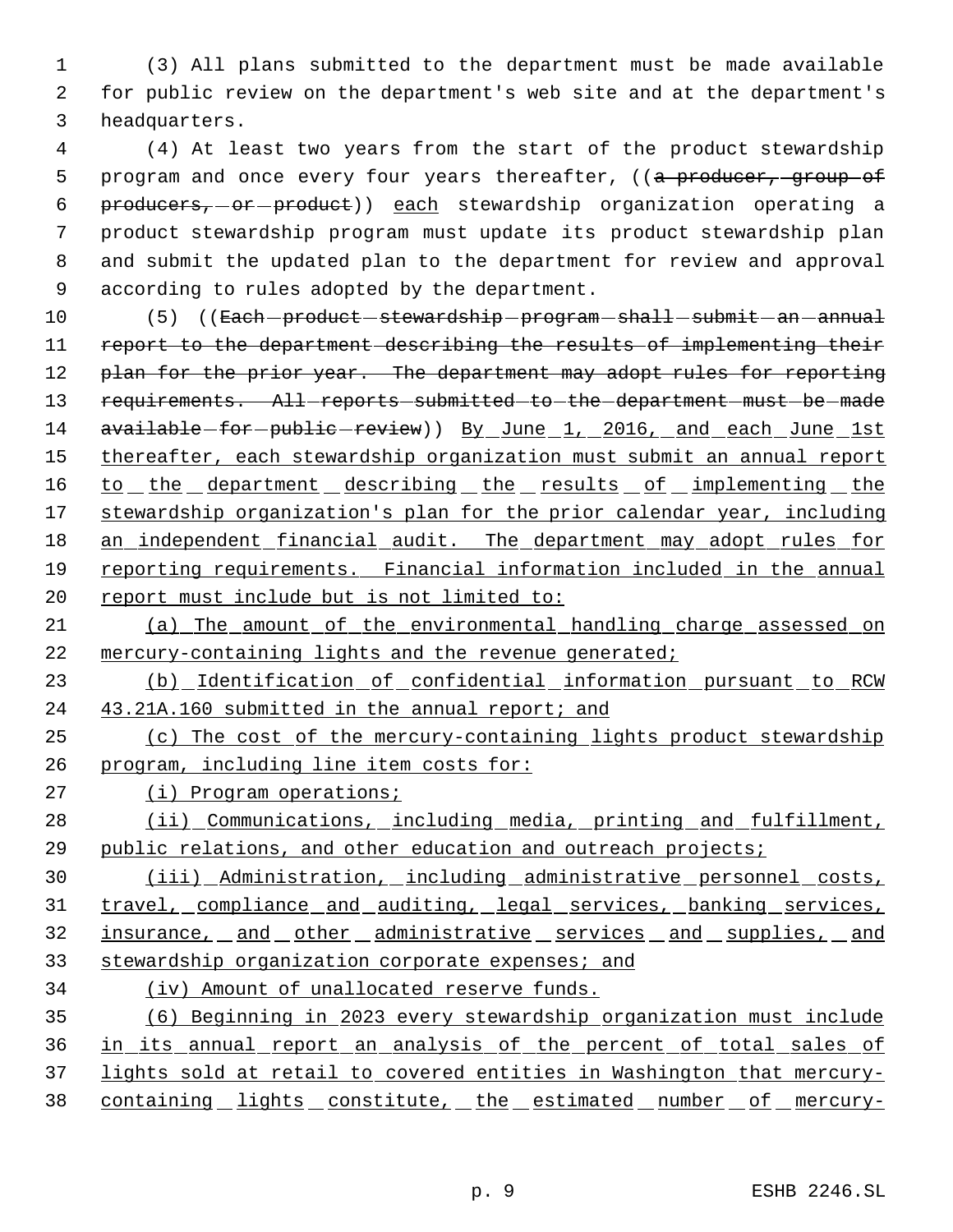1 containing lights in use by covered entities in the state, and the 2 projected number of unwanted mercury-containing lights to be recycled 3 in future years.

 (7) All plans and reports submitted to the department must be made 5 available for public review, excluding sections determined to be confidential pursuant to RCW 43.21A.160, on the department's web site and at the department's headquarters.

 8 **Sec. 5.** RCW 70.275.050 and 2010 c 130 s 5 are each amended to read 9 as follows:

10 (1) ((All producers that sell mercury-containing lights in or into 11 the state of Washington are responsible for financing the mercury-12 containing light recycling program required by RCW 70.275.030.

13  $(2)$  - Each - producer - shall - pay - fifteen - thousand - dollars - to - the 14 department to contract for a product stewardship program to be operated 15 by -a product -stewardship -organization. The -department -shall -retain 16  $five - thousand - dollars - of - the - fifteen - thousand - dollars - for$ 17 administration and enforcement costs.

18 (3) A producer or producers participating in an independent plan, 19 as permitted - under - RCW - 70.275.030(2)(b), - must - pay - the - full - cost - of 20 operation. Each producer participating in an approved independent plan 21 shall pay an annual fee of five thousand dollars to the department for 22 administration and enforcement costs.)) Each stewardship organization 23 must recommend to the department an environmental handling charge to be 24 added to the price of each mercury-containing light sold in or into the 25 state of Washington for sale at retail. The environmental handling 26 charge must be designed to provide revenue necessary and sufficient to 27 cover all administrative and operational costs associated with the 28 stewardship program described in the department-approved product 29 stewardship plan for that organization, including the department's 30 annual fee required by subsection (5) of this section, and a prudent 31 reserve. The stewardship organization must consult with collectors, 32 retailers, recyclers, and each of its participating producers in 33 developing its recommended environmental handling charge. The 34 environmental handling charge may, but is not required to, vary by the 35 type of mercury-containing light. In developing its recommended 36 environmental handling charge, the stewardship organization must take 37 into consideration and report to the department: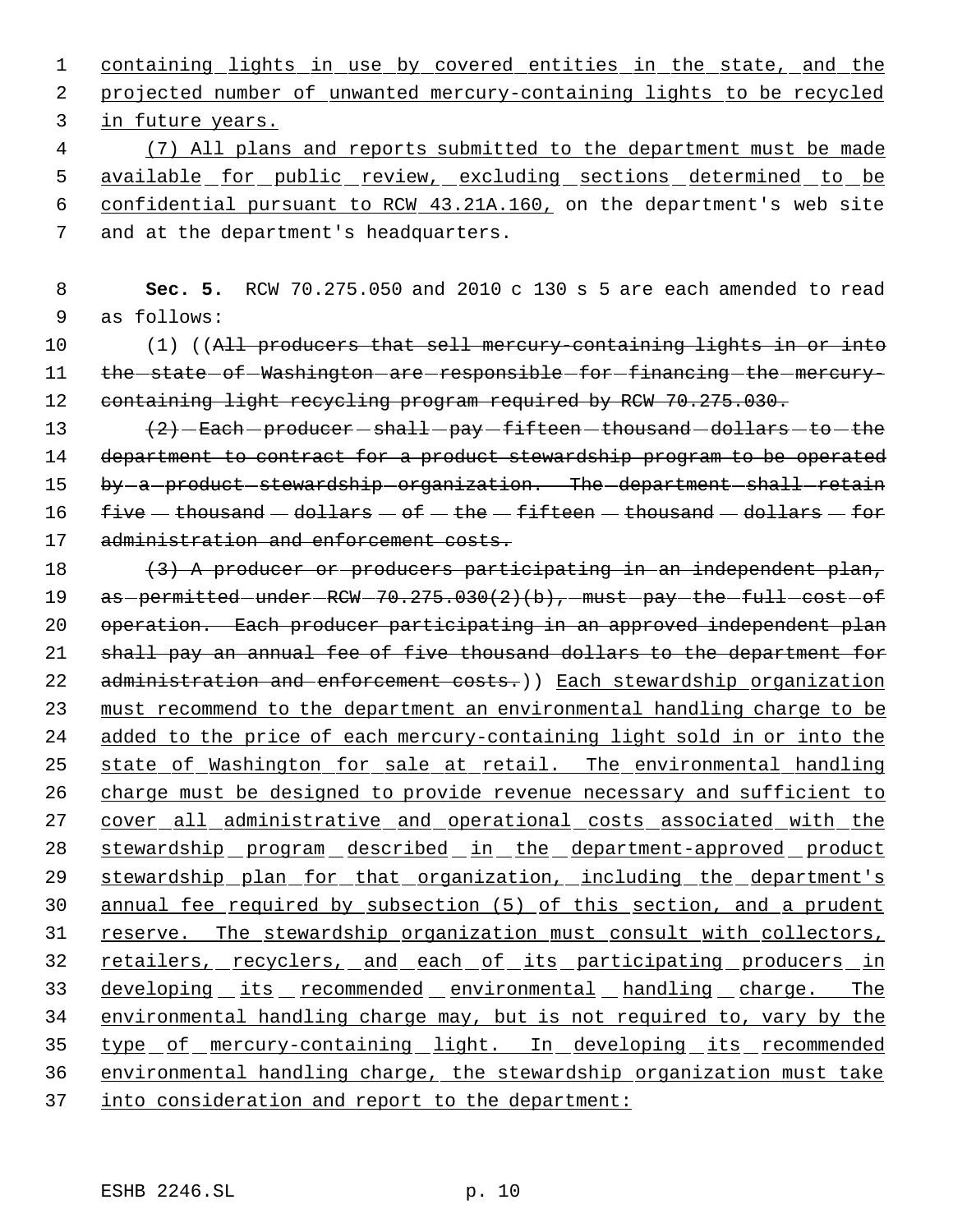| 1  | (a) The anticipated number of mercury-containing lights that will        |
|----|--------------------------------------------------------------------------|
| 2  | be sold to covered entities in the state at retail during the relevant   |
| 3  | period;                                                                  |
| 4  | (b) The number of unwanted mercury-containing lights delivered from      |
| 5  | covered entities expected to be recycled during the relevant period;     |
| 6  | <u>(c) The operational costs of the stewardship organization as</u>      |
| 7  | described in RCW $70.275.030(2)$ ;                                       |
| 8  | (d) The administrative costs of the stewardship organization             |
| 9  | including the department's annual fee, described in subsection (5) of    |
| 10 | this section; and                                                        |
| 11 | (e) The cost of other stewardship program elements including public      |
| 12 | outreach.                                                                |
| 13 | (2) The department must review, adjust if necessary, and approve         |
| 14 | the stewardship organization's recommended environmental handling        |
| 15 | charge within sixty days of submittal. In making its determination,      |
| 16 | the department shall review the product stewardship plan and may         |
| 17 | consult with the producers, the stewardship organization, retailers,     |
| 18 | collectors, recyclers, and other entities.                               |
| 19 | $(3)$ No sooner than January 1, 2015:                                    |
| 20 | (a) The mercury-containing light environmental handling charge must      |
| 21 | be added to the purchase price of all mercury-containing lights sold to  |
| 22 | Washington retailers for sale at retail, and each Washington retailer    |
| 23 | shall add the charge to the purchase price of all mercury-containing     |
| 24 | lights sold at retail in this state, and the producer shall remit the    |
| 25 | environmental handling charge to the stewardship organization in the     |
| 26 | manner provided for in the stewardship plan; or                          |
| 27 | (b) Each Washington retailer must add the mercury-containing light       |
| 28 | environmental handling charge to the purchase price of all mercury-      |
| 29 | containing lights sold at retail in this state, where the retailer, by   |
| 30 | voluntary binding agreement with the producer, arranges to remit the     |
| 31 | environmental handling charge to the stewardship organization on behalf  |
| 32 | of the producer in the manner provided for in the stewardship plan.      |
| 33 | <u>Producers may not require retailers to opt for this provision via</u> |
| 34 | <u>contract, marketing practice, or any other means. The stewardship</u> |
| 35 | <u>organization must allow retailers to retain a portion of the</u>      |
| 36 | environmental handling charge as reimbursement for any costs associated  |
| 37 | with the collection and remittance of the charge.                        |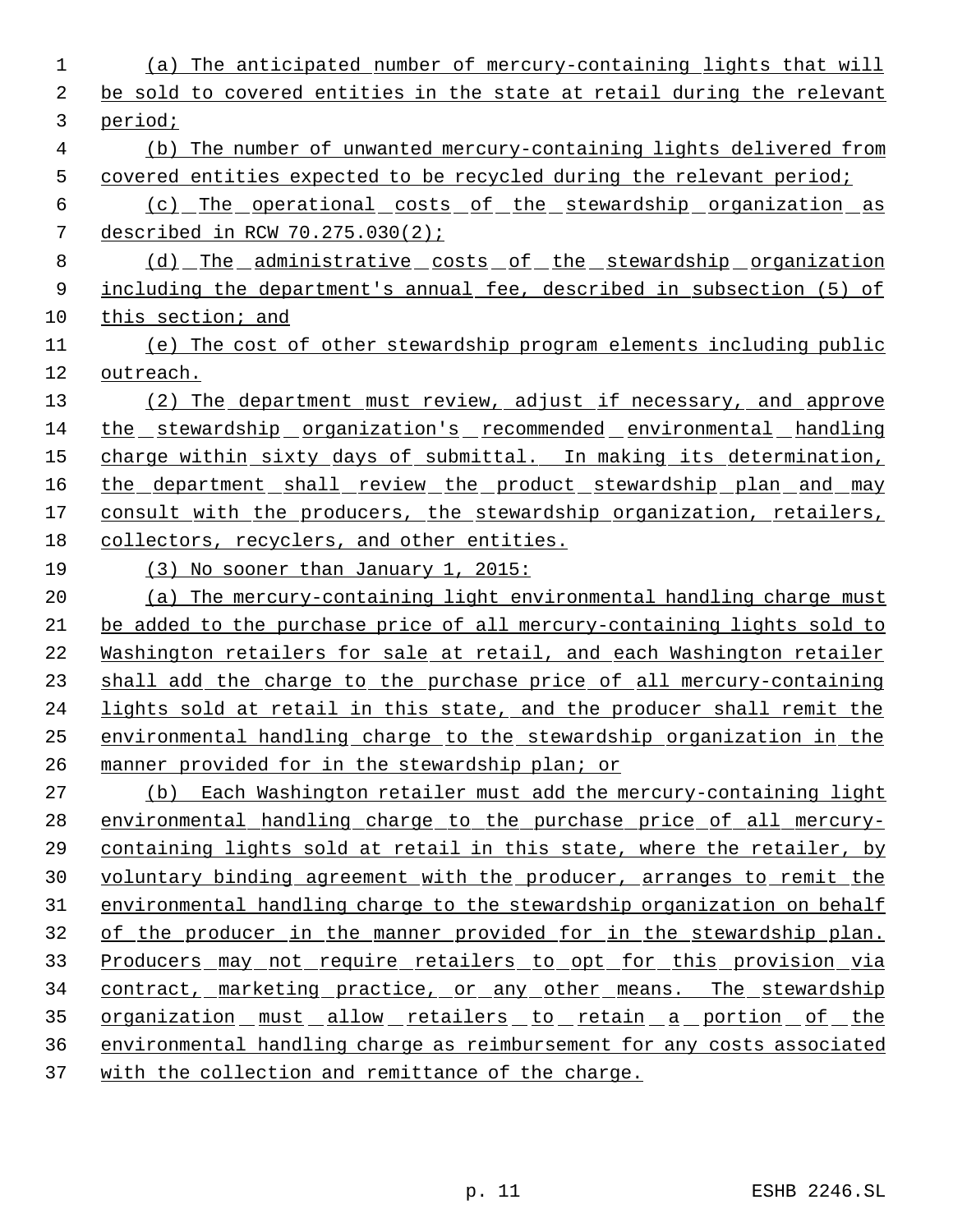(4) At any time, a stewardship organization may submit to the 2 department a recommendation for an adjusted environmental handling 3 charge for the department's review, adjustment, if necessary, and 4 approval under subsection (2) of this section to ensure that there is 5 sufficient revenue to fund the cost of the program, current deficits, or projected needed reserves for the next year. The department must 7 review the stewardship organization's recommended environmental 8 handling charge and must adjust or approve the recommended charge 9 within thirty days of submittal if the department determines that the 10 charge is reasonably designed to meet the criteria described in subsection (1) of this section.

12 (5) Beginning March 1, 2015, and each year thereafter, each 13 stewardship organization shall pay to the department an annual fee equivalent to five thousand dollars for each participating producer to 15 cover the department's administrative and enforcement costs. The 16 amount paid under this section must be deposited into the product stewardship programs account created in RCW 70.275.130.

 NEW SECTION. **Sec. 6.** A new section is added to chapter 70.275 RCW to read as follows:

 (1) It is the intent of the legislature that a producer, group of producers, stewardship organization preparing, submitting, and implementing a mercury-containing light product stewardship program pursuant to this chapter, as well as participating entities in the distribution chain, including retailers and distributors, are granted immunity, individually and jointly, from federal and state antitrust liability that might otherwise apply to the activities reasonably necessary for implementation and compliance with this chapter. It is further the intent of the legislature that the activities of the producer, group of producers, stewardship organization, and entities in the distribution chain, including retailers and distributors, in implementing and complying with the provisions of this chapter may not be considered to be in restraint of trade, a conspiracy, or combination thereof, or any other unlawful activity in violation of any provisions of federal or state antitrust laws.

 (2) The department shall actively supervise the conduct of the stewardship organization, the producers of mercury-containing lights,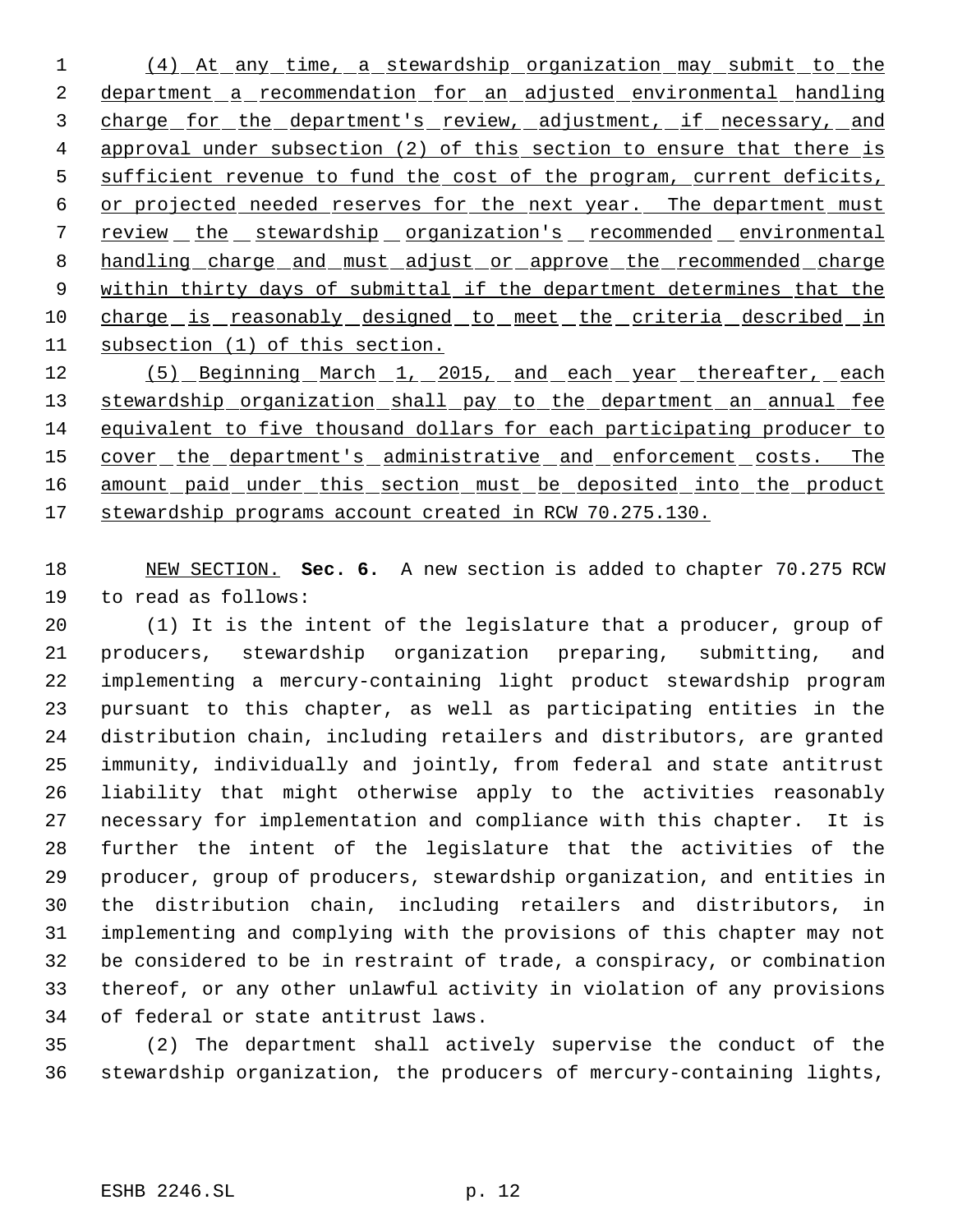and entities in the distribution chain in determination and implementation of the environmental handling charge authorized by this chapter.

 NEW SECTION. **Sec. 7.** A new section is added to chapter 43.131 RCW to read as follows:

 The mercury-containing lights product stewardship program as established under chapter 70.275 RCW is terminated July 1, 2025, as provided in section 8 of this act.

 NEW SECTION. **Sec. 8.** A new section is added to chapter 43.131 RCW to read as follows:

 The following acts or parts of acts, as now existing or hereafter amended, are each repealed, effective July 1, 2026:

(1) RCW 70.275.010 (Findings--Purpose) and 2010 c 130 s 1;

 (2) RCW 70.275.020 (Definitions) and 2014 c . . . s 2 (section 2 of this act) & 2010 c 130 s 2;

 (3) RCW 70.275.030 (Product stewardship program) and 2014 c . . . s 3 (section 3 of this act) & 2010 c 130 s 3;

 (4) RCW 70.275.040 (Submission of proposed product stewardship plans--Department to establish rules--Public review--Plan update-- Annual report) and 2014 c . . . s 4 (section 4 of this act) & 2010 c 130 s 4;

 (5) RCW 70.275.050 (Financing the mercury-containing light recycling program) and 2014 c . . . s 5 (section 5 of this act) & 2010 c 130 s 5;

 (6) RCW 70.275.060 (Collection and management of mercury) and 2010 c 130 s 6;

 (7) RCW 70.275.070 (Collectors of unwanted mercury-containing lights--Duties) and 2010 c 130 s 7;

 (8) RCW 70.275.090 (Producers must participate in an approved product stewardship program) and 2010 c 130 s 9;

 (9) RCW 70.275.100 (Written warning--Penalty--Appeal) and 2010 c 130 s 10;

 (10) RCW 70.275.110 (Department's web site to list producers participating in product stewardship plan--Required participation in a product stewardship plan--Written warning--Penalty--Rules--Exemptions) and 2010 c 130 s 11;